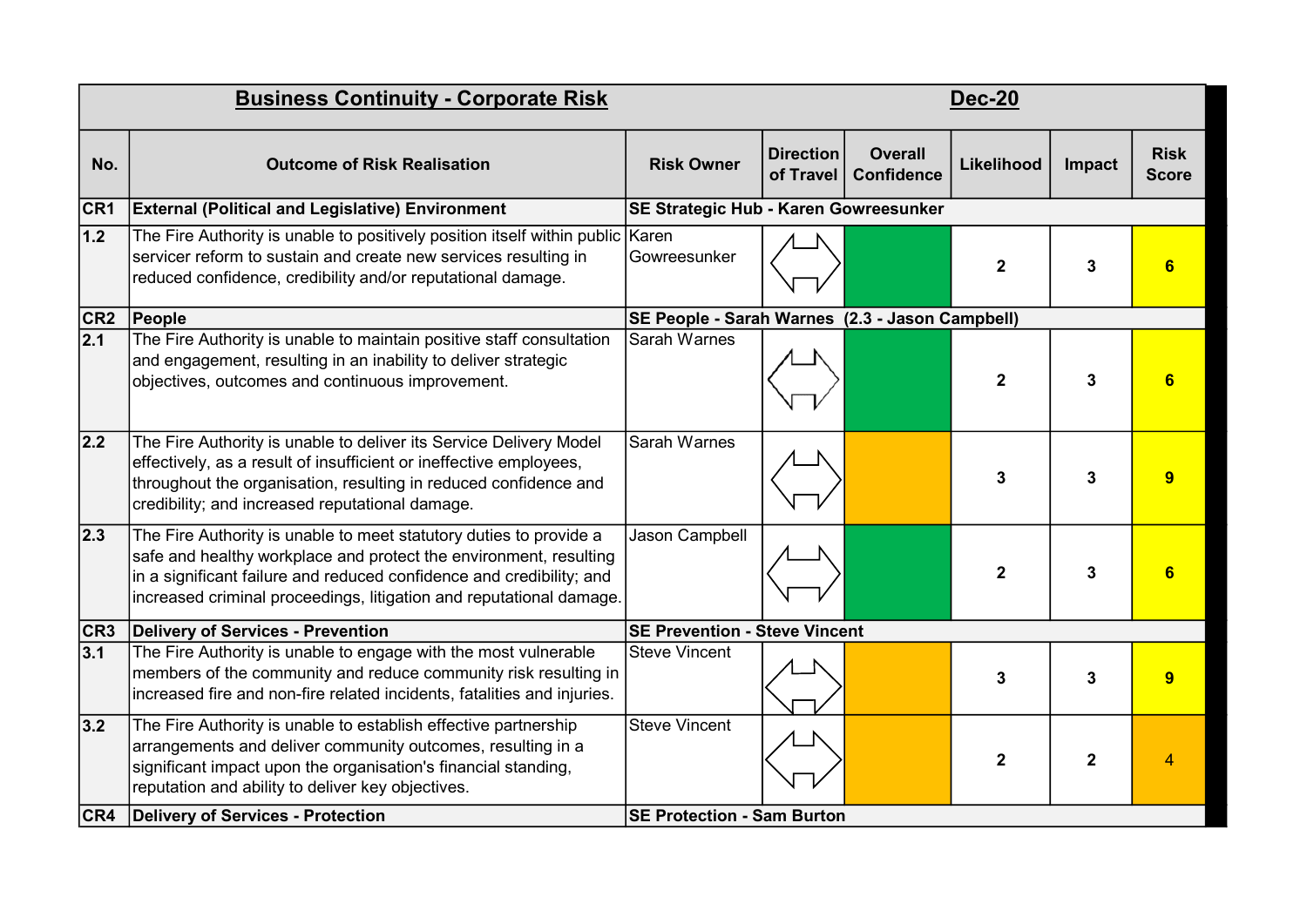| 4.1              | The Fire Authority is unable to effectively discharge its duties<br>under the Regulatory Reform (Fire Safety) Order and associated<br>legislation, resulting in a decline in non-domestic fire safety<br>standards; reduced confidence and credibility; and increased<br>litigation and reputational damage.                                                                                          | Sam Burton                                            |  |  | $\mathbf{2}$   | 3 |    |
|------------------|-------------------------------------------------------------------------------------------------------------------------------------------------------------------------------------------------------------------------------------------------------------------------------------------------------------------------------------------------------------------------------------------------------|-------------------------------------------------------|--|--|----------------|---|----|
| CR5              | Delivery of Services - Response                                                                                                                                                                                                                                                                                                                                                                       | SE Response - Steve Vincent/Simon Barry               |  |  |                |   |    |
| 5.1              | The Fire Authority is unable to ensure that operational incidents<br>are dealt with safely, assertively and effectively using appropriate<br>levels of resources and personnel, resulting in increased firefighter<br>and community risk; reduced confidence and credibility; and<br>increased reputational damage.                                                                                   | <b>Steve Vincent</b>                                  |  |  | $\overline{2}$ |   |    |
| 5.2              | The Fire Authority is unable to maintain its command and control<br>function, resulting in an inability to receive, process and respond to<br>emergency calls effectively, so increasing community risk;<br>reducing confidence and credibility; and increasing reputational<br>damage.                                                                                                               | Simon Barry                                           |  |  | $\mathbf{2}$   | 3 |    |
| CR6              | <b>Business Continuity &amp; Preparedness</b>                                                                                                                                                                                                                                                                                                                                                         | <b>SE Organisational Preparedness - Steve Vincent</b> |  |  |                |   |    |
| 6.1              | The Fire Authority is unable to provide business continuity<br>arrangements, to maintain delivery of core functions, as a result of<br>extensive disruption to normal working arrangements, including<br>national and international deployments, significant and major<br>events, resulting in increased community risk; reduced confidence;<br>increased reputational damage; and external scrutiny. | <b>Steve Vincent</b>                                  |  |  | 3              |   | 12 |
| CR7              | Information, Communications and Technology                                                                                                                                                                                                                                                                                                                                                            | <b>SE ICT - Kash Singh</b>                            |  |  |                |   |    |
| $\overline{7.1}$ | The Fire Authority is unable to provide and maintain an effective<br>ICT provision to support the delivery of core functions, resulting in<br>significant disruption to the organisation's functionality, reduced<br>confidence, credibility, reputational damage and external scrutiny.                                                                                                              | Kash Singh                                            |  |  | $\overline{2}$ | 3 | 6  |